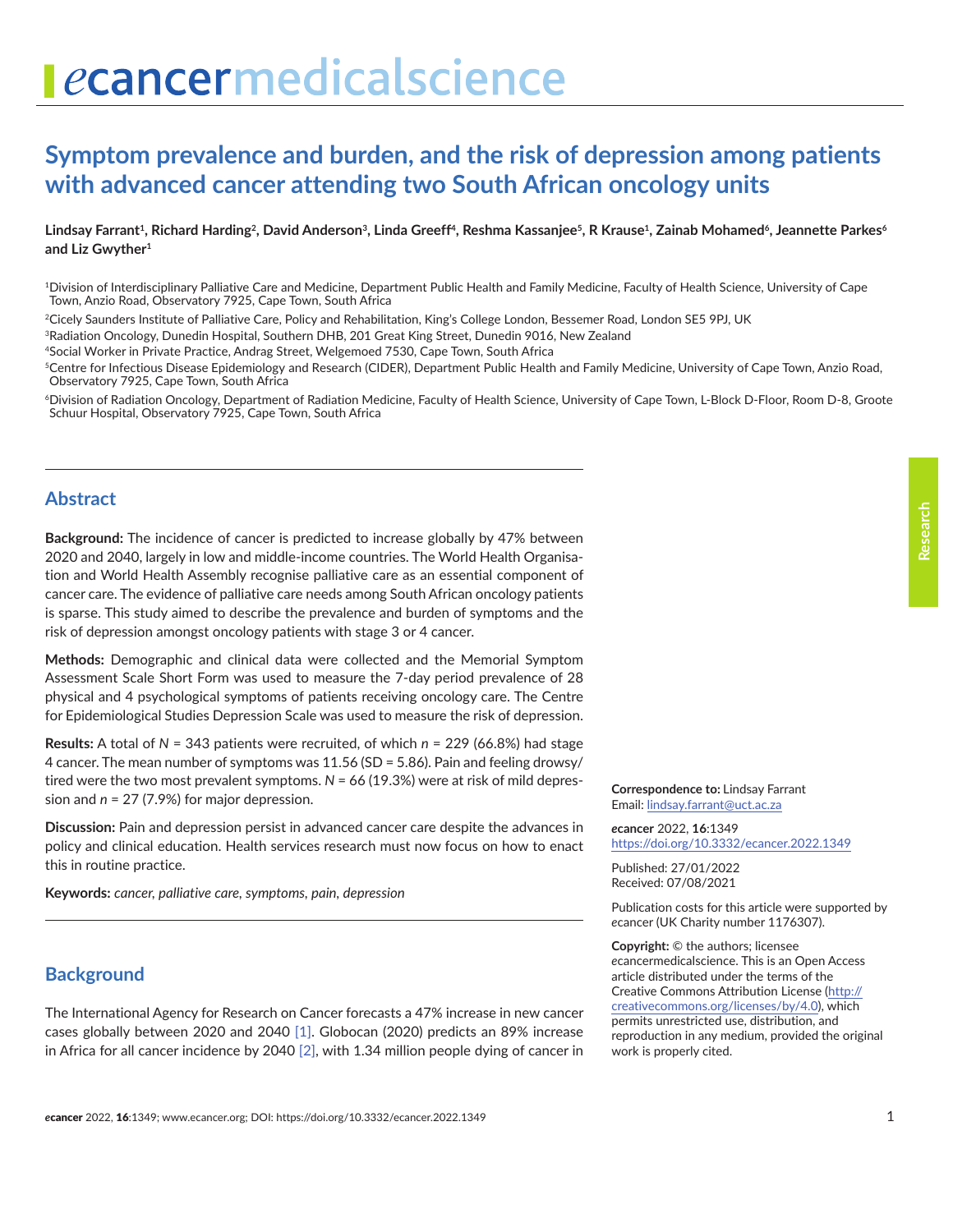Africa between 2020 and 2040 [\[3\].](#page-7-0) The World Health Organisation's (WHO) 2018 mortality figures estimated 57,373 total cancer deaths in South Africa for that year [\[4\]](#page-7-0). During that year, 12,357 cancer patients were cared for by South African Hospices [\[5\].](#page-7-0)

The projected increase in serious health-related suffering in the last year of life for people in low, lower-middle and upper-middle income countries will be largely driven by cancer (407%, 168% and 96%, respectively) [\[6, 7\].](#page-7-0) The WHO articulates palliative care as an essential approach to cancer care that focuses on enhancing the quality of life for patients and families [\[8\]](#page-7-0). In 2014, the World Health Assembly (WHA) passed resolution 67.19, recognising palliative care as an essential component of care for all patients with life-threatening disease [\[9\].](#page-7-0) Palliative care is defined by the WHO as: '*an approach that improves the quality of life of patients and their families facing the problems associated*  with life-threatening illness, through the prevention and relief of suffering by means of early identification and impeccable assessment and treatment *of pain and other problems, physical, psychosocial and spiritual*' [\[10\]](#page-7-0). Meta-analyses of the available evidence has shown palliative care to be highly effective in improving outcomes for advanced cancer patients [11-13].

The characteristics of suffering that are unique to patients in a particular region should inform care planning and delivery. There is, however, very little evidence for the unique characteristics of suffering amongst patients with advanced cancer in South Africa. The point prevalence of public hospital inpatients with active life-limiting disease in 2011 was 16.6%, 50.8% of who had a cancer diagnosis [\[14\]](#page-7-0). Patients with advanced cancer in sub-Saharan Africa receiving formal palliative care report higher symptom prevalence and burden than those in the developed world [\[15\].](#page-7-0) There are no studies to date that report the symptom prevalence among advanced cancer patients who are not accessing formal palliative care. An earlier published systematic review comparing data on the prevalence of symptoms between advanced progressive conditions found no data on cancer patients in Africa [\[16\],](#page-7-0) and a systematic review of care for patients with advanced disease in Africa found almost no evidence on the need or effectiveness of care [\[17\]](#page-7-0). Evidence from Africa is essential, as palliative care needs may be context-specific [\[18\]](#page-7-0). The symptom profile (in terms of prevalence and burden) of South Africans with advanced cancer who have not accessed palliative care is unclear. The existing evidence from South African patients who receive formal palliative care suggests a high prevalence of physical and psychological problems [\[15\],](#page-7-0) a need for better spiritual care [\[19\]](#page-7-0) and a need for information about symptoms and their control [\[20, 21\].](#page-8-0) There is a body of evidence describing high prevalence of clinical depression in advanced disease [\[22\]](#page-8-0) and the impact of depression on cancer progression in self-report physical outcomes, such as disability, pain and fatigue [\[23–25\].](#page-8-0) There is also a paucity of evidence for depression among cancer patients, although one South African study found that 36.6% of breast cancer patients (any stage) were at risk for depression [\[26\]](#page-8-0). The small body of existing evidence in Africa also includes cancer populations in West and East Africa [\[27–30\]](#page-8-0). In order to be able to provide '*feasible, acceptable and appropriate*' [\[15, 17\]](#page-7-0) palliative care to a growing number of patients, if the afore-mentioned predictions are accurate, we need data on the symptom prevalence and burden of patients with advanced cancer. No published study has aimed to determine the prevalence of depression, physical symptoms or quality of life in South Africans with advanced cancer.

Advances have been achieved in palliative care service provision in South Africa, which rely on a strong national network of accredited hospices, and the provision of medical and postgraduate education [\[31\].](#page-8-0) However, a systematic appraisal of the status of palliative care in sub-Saharan African countries found almost no evidence on the problems and outcomes of patients [\[17\].](#page-7-0) A study conducted at a hospitalbased outreach palliative care service, in Soweto, found that hospital costs may be reduced by reducing the number of hospital admissions for those patients cared for by the palliative care service and that such services '*may improve quality of life*' of the patients [\[32\].](#page-8-0) Our study aimed to measure the 7-day period prevalence and associated burden of physical and psychological symptoms among adults attending oncology clinics with stage 3 or 4 disease in the metropolitan Western Cape of South Africa, and to measure the risk of depression.

# **Methodology**

The primary sites were a public tertiary oncology unit and a private oncology unit. The study population included adult patients (aged 18 years or older) who had a diagnosis of cancer of stage 3 or 4 (or poor risk in the case of Kaposi sarcoma), attending both the inpatient and outpatient oncology services and who were able to consent to partake in the study. The eight primary cancer groups were selected from 2008 GLOBOCAN tables on age standardised incidence and mortality rates and local unpublished patient incidence data: breast, prostate, oesophageal, lung, cervical, colorectal, head and neck cancers and Kaposi's sarcoma [\[33\].](#page-8-0) Recruitment tables of primary cancer were used in an effort to match samples between the two sites. We aimed for a total sample of 400 participants to measure the prevalence of any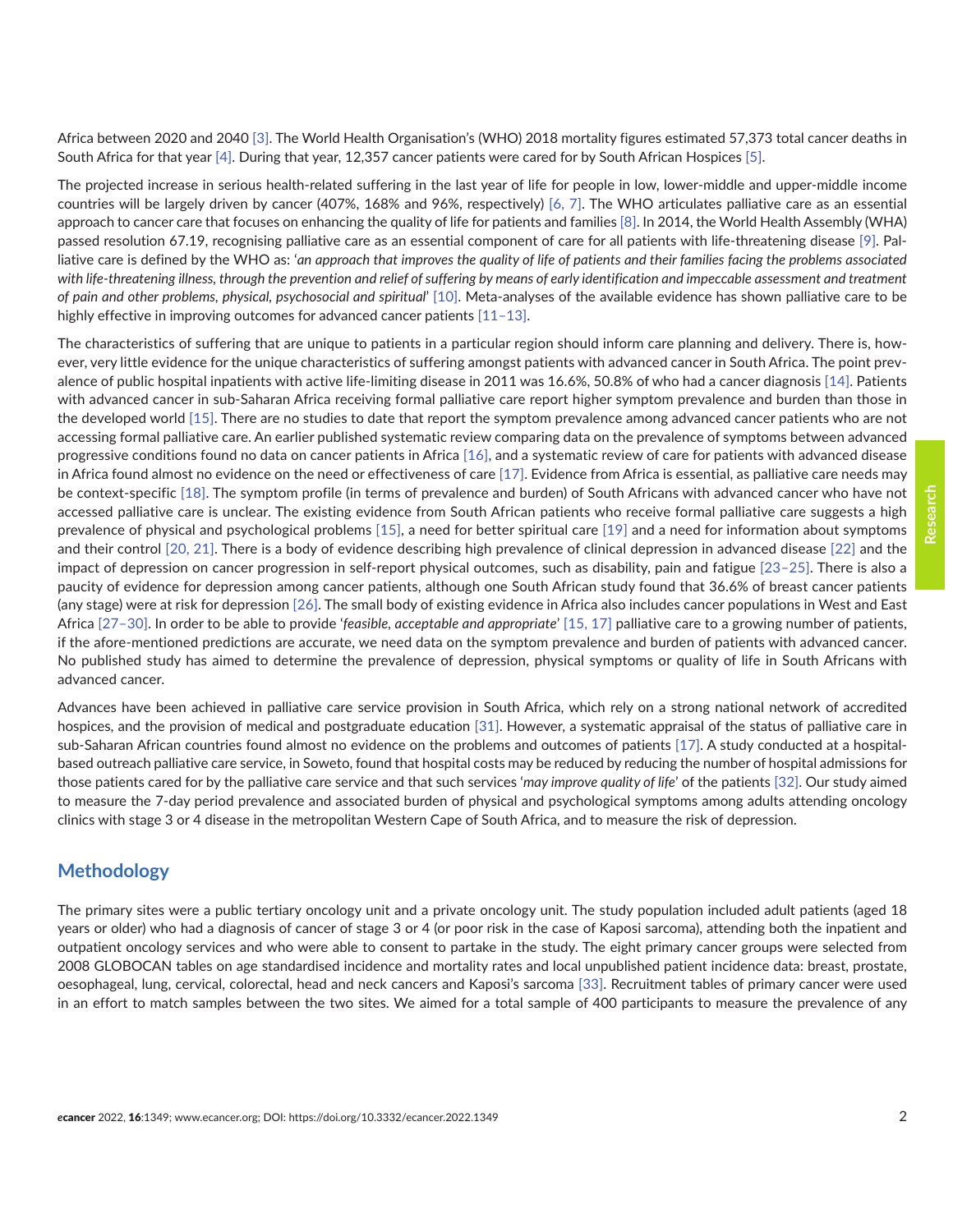symptom with 95% confidence and 5% margin of error, proportionally stratified by primary malignancy using local (unpublished) data. Consecutive convenience sampling (December 2013 to March 2016) was applied. We excluded patients who were under 18 years old, unaware of their diagnosis, lacked capacity (either physical or mental) to give informed consent and complete a 45-minute interview.

As healthcare is becoming more responsive to patient accounts of their disease [\[34\]](#page-8-0), patient reported outcome measures or 'PROMS' have become increasingly important in improving care and ensuring equity [\[35\]](#page-8-0). We selected measures with sound psychometric properties that have been previously used in South Africa. All tools, information and consent forms were forward and backward translated from English into the principle languages of isiXhosa and Afrikaans. All data were patient self-report. In order to reduce measurement and response bias, all questions were read aloud and patients gave their responses to be recorded by the trained researcher. The following patient demographics were collected: age, gender, public or private care, education and socio-economic status. The following disease-oriented variables were collected: primary cancer site, metastases, disease stage, human immunodeficiency virus status, current and previous treatment for the cancer and admissions in the prior 12 months. We also recorded place of care (inpatient or outpatient). The Eastern Co-operative Oncology Group Performance Scale (ECOG, 1 item) [\[36\]](#page-8-0) was administered to measure physical performance. The Memorial Symptom Assessment Scale Shortform (MSAS-SF, 32 items) [\[37\]](#page-8-0) was administered to measure the 7-day period prevalence and associated burden of multidimensional symptoms. The MSAS-SF offers three subscale indices of Physical Symptom Distress Index (MSAS-PHYS), Psychological Symptom Distress Index (MSAS-PSYCH) and Global Distress Index (MSAS-GDI). Each of these three subscales has a possible score range of 0–4. This well-validated multidimensional instrument captures the presence and distress of 28 physical and 4 psychological symptoms among cancer patients. The MSAS is one of the most widely used symptom tools in oncology, and we have previously applied it in multicentre research in South Africa [\[15\].](#page-7-0) The Centre for Epidemiological Studies on Depression (CES-D, 20 items) [\[38\]](#page-9-0) was used as a screening scale measuring feelings and behaviours characteristic of symptoms of depression during the past week. The scores ranged from 0 to 60, and 16+ used as a cut-off for probable caseness [\[38\]](#page-9-0). It has been used in previous community depression studies in South Africa [\[39–41\].](#page-9-0) It has a Cronbach's alpha value of 0.90 for women and 0.91 for men. None of the items in the selected measures mention palliative or terminal care, and therefore did not risk sharing information with patients that might not have been previously communicated by their clinician. The study was approved by the University of Cape Town's Human Research Ethics Committee: HREC Ref No: 287/2012.

Sample characteristics were summarised descriptively. The CES-D scores were calculated and stratified according to the three-level cut-off, as proposed by Zich *et al* [\[42\]](#page-9-0). The MSAS-SF symptom prevalence and burden, as well as MSAS-SF subscales and total number of symptoms, were calculated. Analyses were conducted using Statistical Package for the Social Sciences Statistics (version 26).

# **Results**

#### *Sample characteristics*

A total of *N* = 343 participants were recruited, with *n* = 48 (14%) in the private sector and *n* = 295 (86%) in the public sector. The majority were outpatients (n = 247, 72%). There were n = 201 (58.6%) female participants. The mean age of the participants was 58.4 years (SD 13.1). Ninety-three participants (27.1%) had completed primary school education, 205 (59.8%) had completed a secondary school education and 41 (12%) had a higher qualification. Ninety-five (27.7%) participants were receiving chemotherapy at the time of study and *n* = 56 (16.3%) were receiving radiotherapy, whilst *n* = 185 (53.9%) had previously received chemotherapy and *n* = 170 (49.6%) radiotherapy. The majority (*n* = 229, 66.8%) had been staged as 4. [Table 1](#page-3-0) details the primary malignancy diagnoses for participants. *N* = 20 participants were recruited with primary malignancies other than these 8 groups and were included in the overall analysis.

#### *Measures*

The median score for the ECOG functional status was 2 (SD = 1.09). Forty-nine (14.3%) participants were fully functional (i.e., ECOG score = 0), 29.7% had an ECOG 1 score, 31.2% had an ECOG 2 score, 19.2% had an ECOG 3 score and 5.5% were completely disabled with an ECOG 4 score.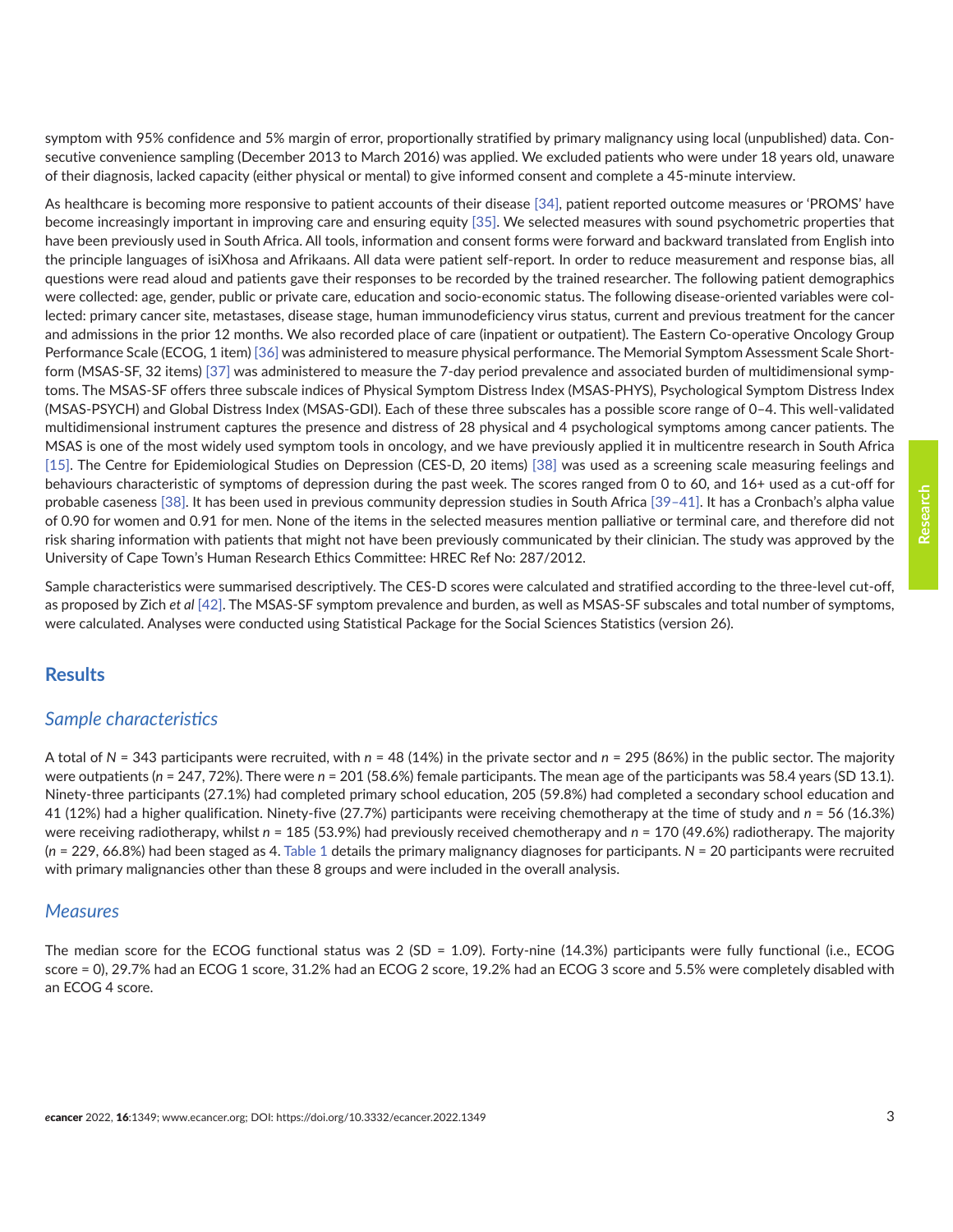| <b>Primary cancer</b>    | Frequency | Percent (%) |  |
|--------------------------|-----------|-------------|--|
| Lung cancer              | 87        | 25.4        |  |
| Breast cancer            | 87        | 25.4        |  |
| Colorectal cancer        | 60        | 17.5        |  |
| Head and neck tumours    | 29        | 8.5         |  |
| Prostate cancer          | 23        | 6.7         |  |
| Cervical cancer          | 15        | 4.4         |  |
| Cancer of the oesophagus | 12        | 3.5         |  |
| Kaposi Sarcomas          | 10        | 2.9         |  |
| Other                    | 20        | 5.8         |  |

<span id="page-3-0"></span>**Table 1. Primary malignancy (***n* **= 343).**

The 7-day period prevalence of symptoms and burden as per the MSAS-SF is detailed in Table 2. The mean number of symptoms was 11.56 (SD = 5.86). The ten most prevalent symptoms were pain (64.7%), feeling drowsy/tired (64.7%), lack of energy (62.4%), dry mouth (53.4%), worrying (51.3%), shortness of breath (50.1%), cough (48.1%), feeling sad (42.9%), changes in skin (42.9%) and difficulty sleeping (42.0%).

For participants reporting pain, 47.3% reported that their pain distressed them on the two worst response levels, i.e., '*quite a bit*' or '*very much*'. Worry was the most prevalent psychological symptom, with 30.7% of the participants reporting worrying '*frequently*' or 'almost *constantly*'. Difficulty sleeping was reported by 144 (42.0%) participants and was the most burdensome symptom reported, with 61.7% of the participants with the symptom, reporting that this symptom distressed them '*quite a bit*' or '*very much*'. Table 2 presents the 7-day period prevalence and burden of symptoms.

MSAS-SF subscales were as follows: MSAS-GDI was 1.23 (SD = 0.88), MSAS-PHYS was 1.09 (SD = 0.83), and MSAS-PSYCH was 0.91  $(SD = 0.87)$ .

According to the three-level cut-off of the CES-D (*n* = 342), *n* = 249 (72.8%) participants had no risk of depression, *n* = 66 (19.3%) participants were at risk for mild depression and *n* = 27 (7.9%) participants were at risk for major depression.

| 7-day period prevalence of symptoms and burden ( $n = 343$ ) |                                      |                                                |                  |               |                 |               |
|--------------------------------------------------------------|--------------------------------------|------------------------------------------------|------------------|---------------|-----------------|---------------|
|                                                              |                                      | Burden of prevalent symptoms, $n$ (%) $\alpha$ |                  |               |                 |               |
| <b>Physical symptoms</b>                                     | Prevalence N (%)                     | Not at all (1)                                 | A little bit (2) | Somewhat (3)  | Quite a bit (4) | Very much (5) |
| Pain                                                         | 222<br>(64.7%)<br>(missing $n = 1$ ) | 11<br>$(5.0\%)$                                | 67<br>(30.2%)    | 39<br>(17.6%) | 38<br>(17.1%)   | 67<br>(30.2%) |
| Feeling drowsy/tired                                         | 222                                  | 28                                             | 54               | 38            | 37              | 65            |
|                                                              | (64.7%)                              | (12.6%)                                        | (24.3%)          | (17.1%)       | (16.7%)         | (29.3%)       |
| Lack of energy                                               | 214                                  | 21                                             | 55               | 41            | 42              | 55            |
|                                                              | (62.4%)                              | $(9.8\%)$                                      | (2.6%)           | (19.2%)       | (19.6%)         | (25.7%)       |
| Dry mouth                                                    | 183                                  | 31                                             | 41               | 21            | 37              | 53            |
|                                                              | (53.4%)                              | $(16.9\%)$                                     | (22.4%)          | (11.5%)       | (20.2%)         | $(28.9\%)$    |
| Shortness of breath                                          | 172                                  | 20                                             | 47               | 24            | 29              | 52            |
|                                                              | $(50.1\%)$                           | (11.6%)                                        | (27.3%)          | $(13.9\%)$    | $(16.9\%)$      | (30.2%)       |

**Table 2. The 7-day period prevalence of symptoms and burden by MSAS-SF.**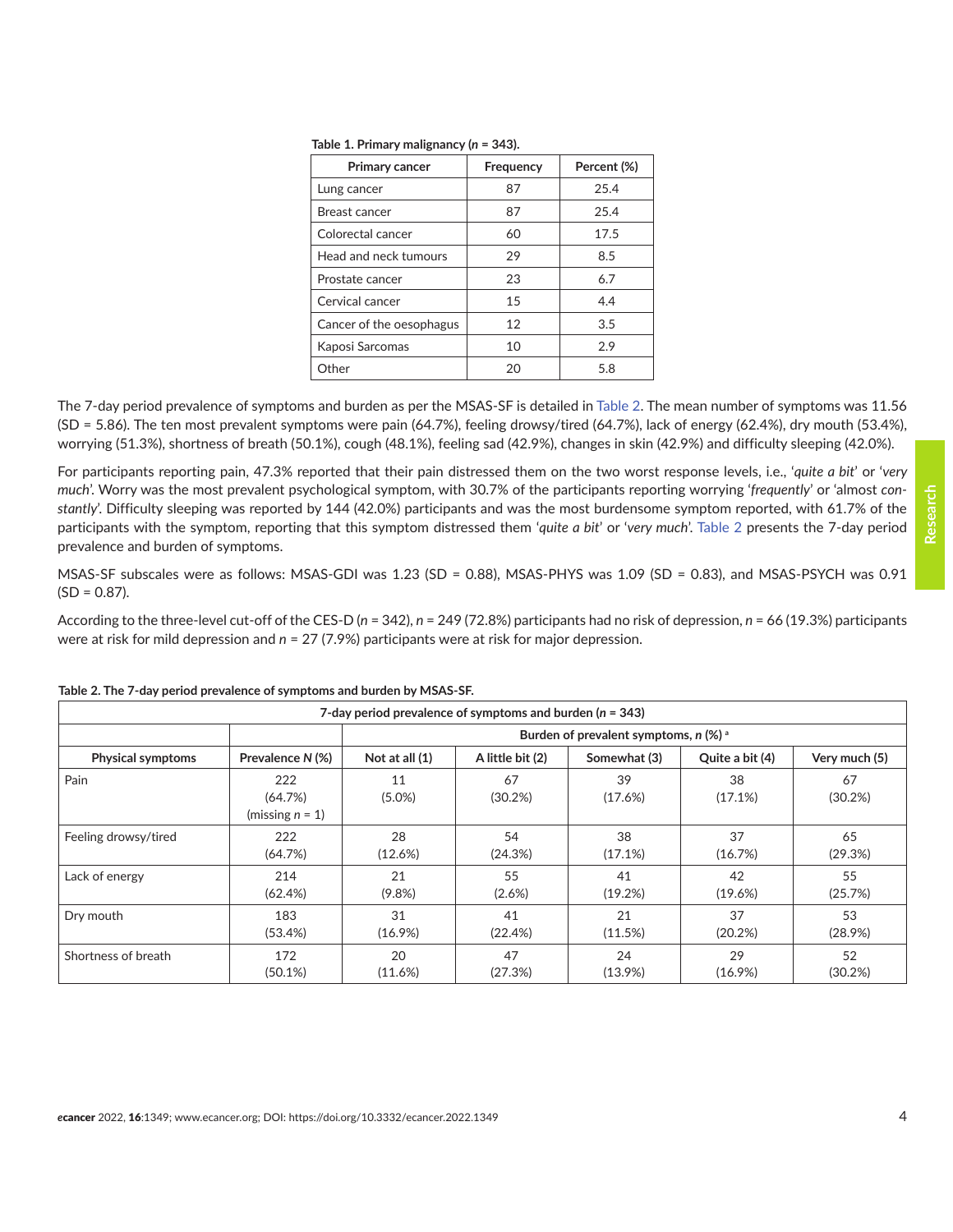| Table 2. The 7-day period prevalence of symptoms and burden by MSAS-SF. (Continued) |  |  |  |
|-------------------------------------------------------------------------------------|--|--|--|
|-------------------------------------------------------------------------------------|--|--|--|

| Cough                      | 165           | 29             | 48           | 18            | 24             | 45            |
|----------------------------|---------------|----------------|--------------|---------------|----------------|---------------|
|                            | (48.1%)       | (17.6%)        | (29.1%)      | $(10.9\%)$    | (14.5%)        | (27.3%)       |
| Changes in skin            | 147           | 56             | 29           | 14            | 18             | 30            |
|                            | (42.9%)       | (38.1%)        | (19.7%)      | $(9.5\%)$     | (12.2%)        | (20.4%)       |
| Difficulty sleeping        | 144           | 16             | 22           | 17            | 31             | 58            |
|                            | (42.0%)       | (11.1%)        | (15.3%)      | (11.8%)       | (21.5%)        | (40.2%)       |
| Constipation               | 141           | 22             | 32           | 20            | 26             | 41            |
|                            | (41.1%)       | (15.6%)        | (22.7%)      | (14.2%)       | (18.4%)        | (29.1%)       |
| Sweats                     | 141           | 33             | 41           | 12            | 20             | 35            |
|                            | (41.1%)       | (23.4%)        | (29.1%)      | (8.5%)        | (14.2%)        | (24.8%)       |
| Numbness/tingling in hands | 136           | 27             | 32           | 33            | 18             | 26            |
| or feet                    | (39.7%)       | (19.9%         | (23.5%)      | (24.3%)       | (13.2%)        | (19.1%)       |
| Lack of appetite           | 136           | 20             | 28           | 18            | 25             | 45            |
|                            | (39.7%)       | (14.7%)        | (20.6%)      | (13.2%)       | (18.4%)        | (33.1%)       |
| Nausea                     | 133           | 15             | 41           | 24            | 21             | 32            |
|                            | (38.8%)       | (11.3%)        | (30.8%)      | (18.0%)       | (15.8%)        | (24.1%)       |
| Changes in way food tastes | 125           | 29             | 26           | 19            | 27             | 24            |
|                            | (36.4%)       | (23.2%)        | (20.8%)      | (15.2%)       | (21.6%)        | (19.2%)       |
| Weight loss                | 119           | 41             | 15           | 3             | 29             | 32            |
|                            | (34.7%)       | (34.5%)        | (12.6%)      | (2.5%)        | (24.4%)        | (26.9%)       |
| I don't look like myself   | 119           | 40             | 25           | 11            | 22             | 21            |
|                            | (34.7%)       | (33.6%)        | (21.0%)      | (9.2%)        | (18.5%)        | (17.6%)       |
| <b>Dizziness</b>           | 119           | 16             | 33           | 34            | 10             | 26            |
|                            | (34.7%)       | (13.4%)        | (27.7%)      | (28.6%)       | (8.4%)         | (21.8%)       |
| Feeling bloated            | 93            | 14             | 21           | 11            | 24             | 22            |
|                            | (27.1%)       | (15.1%)        | (22.6%)      | (11.8%)       | (25.8%)        | (23.7%)       |
| <b>Itching</b>             | 84            | 19             | 23           | 9             | 8              | 24            |
|                            | (24.5%)       | (22.6%)        | (27.4%)      | (10.7%)       | (9.5%)         | (28.6%)       |
| Swelling of arms or legs   | 80            | 26             | 17           | 8             | 8              | 23            |
|                            | (23.3%)       | (32.5%)        | (21.3%)      | $(10.0\%)$    | $(10.0\%)$     | (28.8%)       |
| Difficulty concentrating   | 78<br>(22.7%) | 12 (15.3%)     | 21<br>(26.9% | 22<br>(28.2%) | 12<br>(15.3%)  | 12<br>(15.3%) |
| Difficulty swallowing      | 70            | $\mathbf{1}$   | 21           | 9             | 15             | 24            |
|                            | (20.4%)       | (1.4% )        | $(30.0\%)$   | $(12.9\%)$    | (21.4%)        | (34.3%)       |
| Vomiting                   | 64            | 12             | 23           | 4             | 14             | 11            |
|                            | (18.7%)       | (18.8%)        | (35.9%)      | (6.3%)        | (21.9%)        | (17.2%)       |
| Diarrhoea                  | 51            | 10             | 18           | 8             | $\overline{2}$ | 13            |
|                            | (14.9%)       | (19.6%)        | (35.3%)      | (15.7%)       | (3.9%)         | (25.5%)       |
| Problems with sexual       | 50            | 12             | 8            | 3             | 3              | 24            |
| interest/activity          | (14.6%)       | (24.0%)        | $(16.0\%)$   | $(6.0\%)$     | $(6.0\%)$      | (48.0%)       |
| Mouth sores                | 45            | $\overline{7}$ | 16           | 9             | 8              | 5             |
|                            | (13.1%)       | (15.6%)        | (35.6%)      | $(20.0\%)$    | (17.8%)        | (11.1%)       |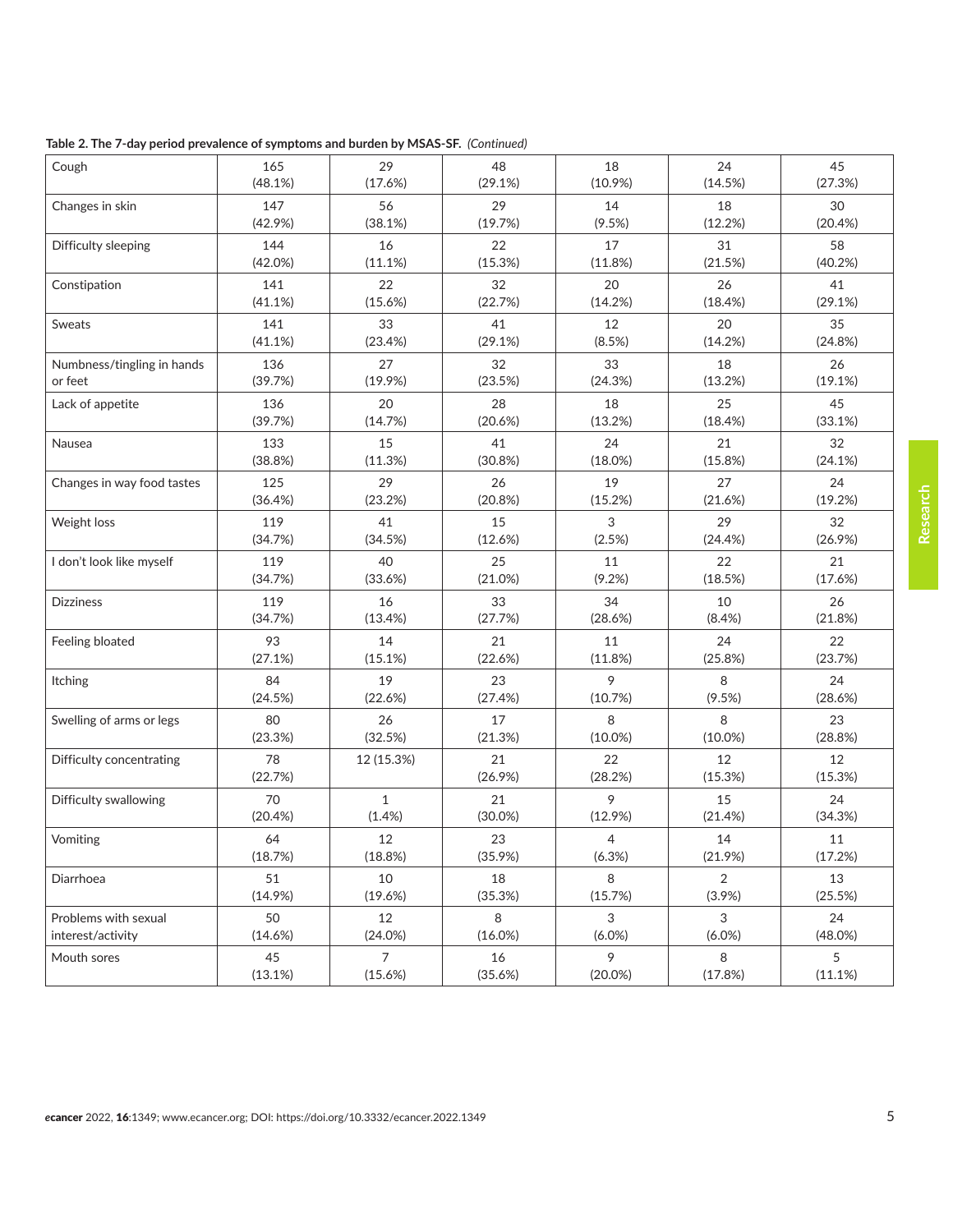| Hair loss              | 36<br>(10.5%)     | 19<br>(52.8%) | 8<br>(22.2%)        | (2.8% )           | 3<br>(8.3%)                     | (19.4%)       |
|------------------------|-------------------|---------------|---------------------|-------------------|---------------------------------|---------------|
| Problems urinating     | 35<br>(10.2%)     | $(20.0\%)$    | $(20.0\%)$          | 3<br>$(8.6\%)$    | 6<br>(17.1%)                    | 12<br>(34.3%) |
| Psychological symptoms | Prevalence        | Rarely<br>(1) | Occasionally<br>(2) | Frequently<br>(3) | <b>Almost constantly</b><br>(4) |               |
| Worrying               | 176<br>(51.3%)    | 47<br>(26.7%) | 75<br>(42.6%)       | 26<br>(14.8%)     | 28<br>$(15.9\%)$                |               |
| Feeling sad            | 147<br>$(42.9\%)$ | 57<br>(38.8%) | 56<br>(38.1%)       | 20<br>(13.6%)     | 14<br>(9.5%)                    |               |
| Feeling nervous        | 142<br>$(41.4\%)$ | 42<br>(29.6%) | 46<br>(32.4%)       | 34<br>$(23.9\%)$  | 19<br>(13.4%)                   |               |
| Feeling irritable      | 133<br>(38.8%)    | 35<br>(26.3%) | 52<br>(39.1%)       | 27<br>(20.3%)     | 18<br>(13.5%)                   |               |

**Table 2. The 7-day period prevalence of symptoms and burden by MSAS-SF.** *(Continued)*

a Do not add up to 100% due to rounding.

# **Discussion**

These data present symptom prevalence and burden and the risk of depression (measured by CES-D) amongst patients with advanced cancer who were receiving care in oncology clinics. Standard care in both private and public sectors included standard oncology care. Palliative care training had not yet been integrated into oncology registrar training and so although standard oncology care would have included some aspects of palliative care, this would not routinely have included integrated palliative care.

The mean number of symptoms experienced by patients in our study is similar to those of international studies, including studies in other African countries [\[43–48\]](#page-9-0). However, the study conducted by Harding *et al* [\[15\]](#page-7-0) on patients with cancer receiving palliative care in Uganda and South Africa found a mean number of 18 symptoms and higher mean MSAS-SF subscale indices than in our study. It is possible that patients with more than the average number of symptoms, or with more advanced disease, are more readily referred to a palliative care service.

Studies report varying prevalence of pain, from 41% in a study of Chinese cancer patients [\[45\]](#page-9-0) to 87% in a study of patients with cancer receiving palliative care in Uganda and South Africa [\[15,](#page-7-0) [43,](#page-9-0) [44,](#page-9-0) [47–49\]](#page-9-0) with a systematic review reporting a prevalence of at least 50% in cancer patients. The prevalence of pain in our study was 64.7%, with 47.1% of patients with pain describing the burden as high (rated as 'quite a bit' or 'very much'), emphasising the importance of regular pain assessment and management as part of oncology care patients with stage 3 and 4 cancer. Feeling tired/drowsy, lack of energy and dry mouth were highly prevalent symptoms with a burden of over 45% each, and are similar to the findings in other studies of advanced cancer patients [\[15,](#page-7-0) [44\]](#page-9-0). While it may be difficult to palliate these symptoms, their impact on quality of life should be explored holistically by the interdisciplinary team. Shortness of breath and cough were reported by around half the patients, similar to the study in Uganda and South Africa, [\[15\]](#page-7-0) but the associated burden of 47.1% reporting that shortness of breath bothered them 'quite a bit' or 'very much' is higher than in the Uganda/South Africa study [\[15\].](#page-7-0)

Psychological symptoms were prevalent amongst this group, with worrying as the most commonly reported psychological symptom (51.3%), and 30.7% of participants with this symptom reporting high distress (rated at 'frequently' or 'almost constantly'). The prevalence of all four of the psychological symptoms in our study is similar to the findings by Hwang *et al* [\[44\],](#page-9-0) however, is lower than reported in the study by Harding *et al* [\[15\]](#page-7-0). The symptom distress is similar for feeling sad and worrying; however, our study reports higher distress from feeling nervous or feeling irritable [\[15\].](#page-7-0) What appears to be clear is that psychological symptoms and distress are common in patients with stage 3 and 4 cancer and it is important to screen for this distress. There is some evidence that the prevalence of depression in the general population of South Africa is similar to, or perhaps somewhat higher than, that reported from developing countries [\[50–52\]](#page-9-0). Just over a quarter of our sample were at risk for depression, with 7.9% being at risk for major depression. This finding correlates with international literature on the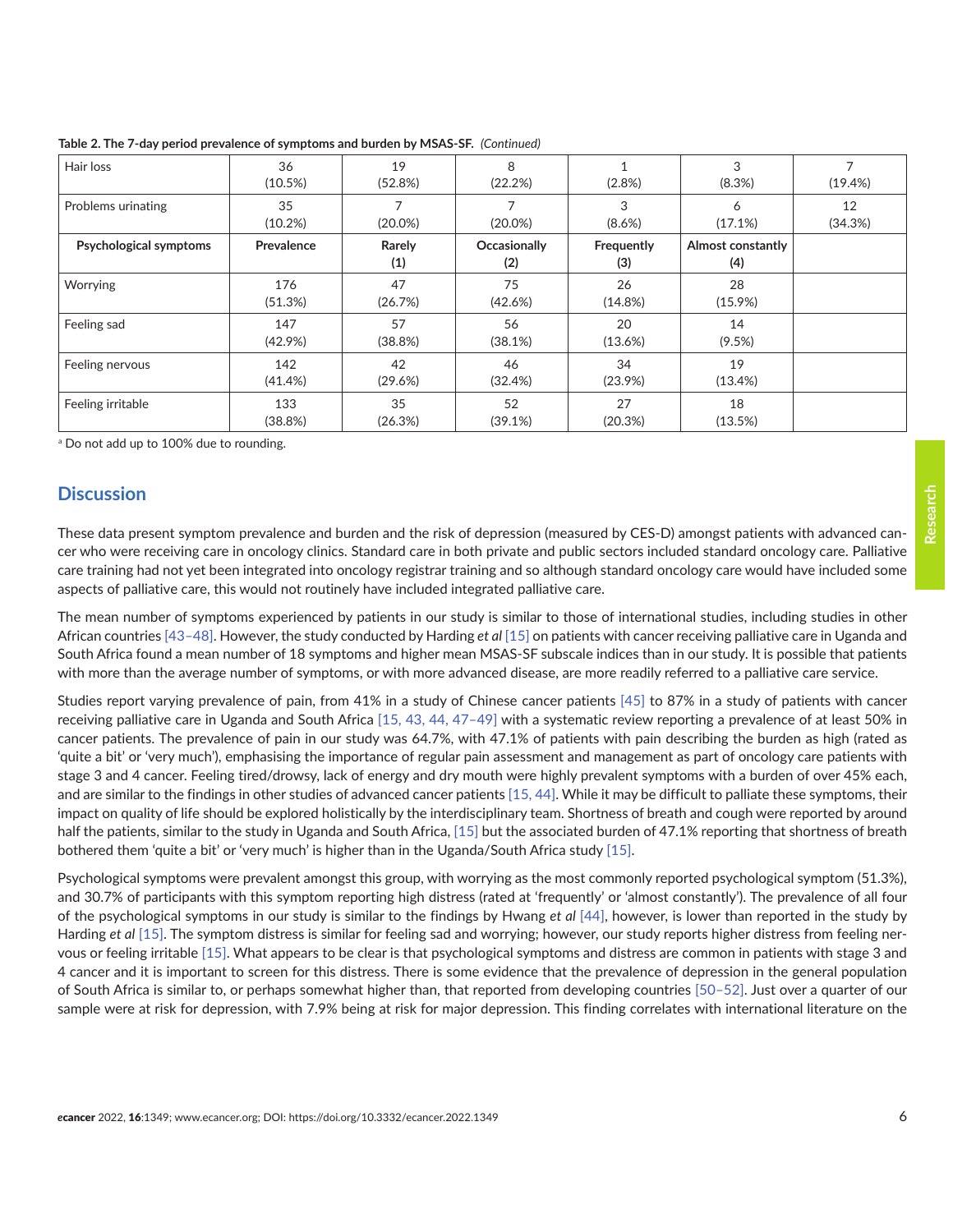<span id="page-6-0"></span>risk for depression amongst patients with advanced cancer [\[44,](#page-9-0) [22\]](#page-8-0). Similarly, Kagee *et al* [\[26\]](#page-8-0) reported one-third of South African breast cancer patients were at risk for depression, of which half had stage 2 disease. Pirl *et al* [\[53\]](#page-9-0) found that treatment of depression in patients with recently diagnosed metastatic non-small cell lung cancer did improve their depression. This data regarding the high risk for depression amongst oncology patients in South Africa, together with evidence of the benefit of prompt treatment of depression, is a call to ensure adequate and regular screening and access to treatment and support for patients with advanced cancer who have depression or experience other psychological distress.

There are a number of limitations of this study. We were unable to reach the intended target sample size due to recruitment being limited to the funding available. We were unable to report a response rate because the study was introduced to participants by a variety of clinicians and the recording of accurate response rates in a busy clinic setting was challenging.

# **Conclusion**

These findings show that there is a high physical and psychological symptom burden and distress among advanced cancer patients and associated risk for depression. The international evidence for the benefit of the integration of a palliative care approach into oncology care for patients with advanced cancer is clear [\[11–13\]](#page-7-0). The findings verify the need to incorporate palliative care training into oncology programmes. The National Policy Framework and Strategy on Palliative Care 2017–2022 provides the platform for the necessary integration to occur [\[54\],](#page-9-0) but resource allocation has been very limited. There is an urgent need to harness available resources for interdisciplinary teamwork between trained and equipped healthcare professionals, alongside the need for research into how to provide integrated '*feasible, acceptable and appropriate*' palliative care [\[15,](#page-7-0) [17\]](#page-7-0) for patients receiving care in oncology clinics. This includes the need for collaboration with mental health services for the holistic care of patients with depression. Our data demonstrate persisting high prevalence and burden of symptoms, despite enabling policy and clinical education. Mechanisms must be developed and evaluated to assist clinicians in incorporating palliative care into oncology practice.

# **Authors' contributions**

LF wrote and all authors reviewed and commented on the manuscript. RH and LG conceived the study. RH, LG and LF wrote the study proposal with input from JP, DA, LGreeff. LF conducted statistical analysis with guidance from RK.

# **Conflicts of interests**

The authors declare that they have no competing interests.

# **Funding**

Funding for this study was from AORTIC and NIH in the form of a BIG CAT II award.

# **References**

- 1. Sung H, Ferlay J, and Siegel RL, *et al* (2021) **Global cancer statistics 2020: GLOBOCAN estimates of incidence and mortality worldwide for 36 cancers in 185 countries** *CA Cancer J Clin* **71**(3) 209–249<https://doi.org/10.3322/caac.21660>PMID: [33538338](http://www.ncbi.nlm.nih.gov/pubmed/33538338)
- 2. Union for International Cancer Control (2020) *GLOBOCAN: Cancer Tomorrow: Estimated Number of New Cases from 2020 to 2040* (Lyon: International Agency for Research on Cancer) [<https://gco.iarc.fr/tomorrow/en/dataviz/bars?mode=population>]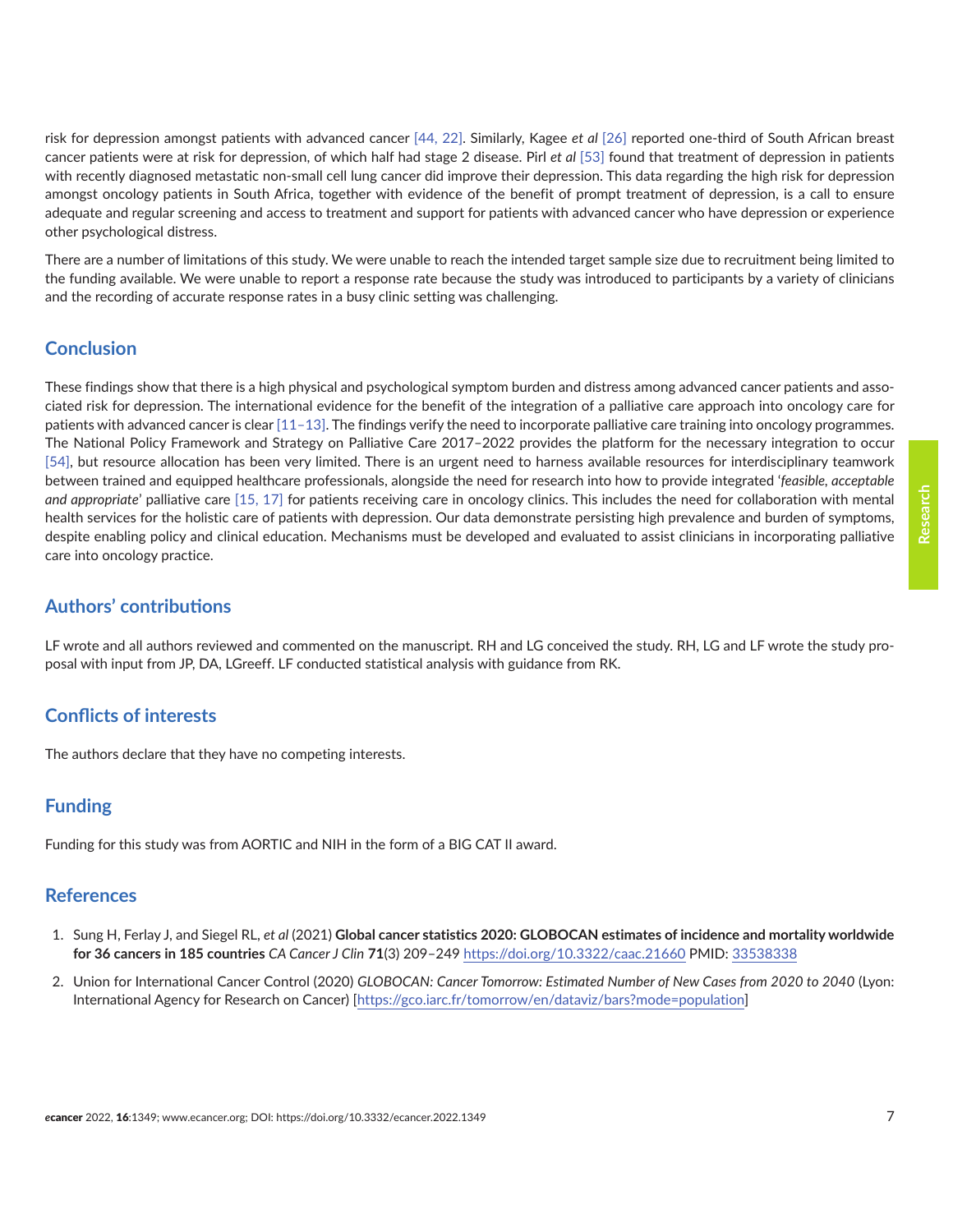- <span id="page-7-0"></span>3. Union for International Cancer Control (2020) *GLOBOCAN: Cancer Tomorrow: Estimated Number of Deaths from 2020 to 2040* (Lyon: International Agency for Research on Cancer) [\[https://gco.iarc.fr/tomorrow/en/dataviz/isotype?populations=](https://gco.iarc.fr/tomorrow/en/dataviz/isotype?populations=12_24_72_108_120_132_140_148_174_178_180_204_226_231_232_262_266_270_288_324_384_404_426_430_434_450_454_466_478_480_504_508_516_562_566_624_638_646_678_686_694_706_710_716_728_729_748_768_788_800_818_834_854_894&group_populations=1&multiple_populations=1&single_unit=50000&types=1) [12\\_24\\_72\\_108\\_120\\_132\\_140\\_148\\_174\\_178\\_180\\_204\\_226\\_231\\_232\\_262\\_266\\_270\\_288\\_324\\_384\\_404\\_426\\_430\\_434\\_450\\_454\\_4](https://gco.iarc.fr/tomorrow/en/dataviz/isotype?populations=12_24_72_108_120_132_140_148_174_178_180_204_226_231_232_262_266_270_288_324_384_404_426_430_434_450_454_466_478_480_504_508_516_562_566_624_638_646_678_686_694_706_710_716_728_729_748_768_788_800_818_834_854_894&group_populations=1&multiple_populations=1&single_unit=50000&types=1) [66\\_478\\_480\\_504\\_508\\_516\\_562\\_566\\_624\\_638\\_646\\_678\\_686\\_694\\_706\\_710\\_716\\_728\\_729\\_748\\_768\\_788\\_800\\_818\\_834\\_854\\_894](https://gco.iarc.fr/tomorrow/en/dataviz/isotype?populations=12_24_72_108_120_132_140_148_174_178_180_204_226_231_232_262_266_270_288_324_384_404_426_430_434_450_454_466_478_480_504_508_516_562_566_624_638_646_678_686_694_706_710_716_728_729_748_768_788_800_818_834_854_894&group_populations=1&multiple_populations=1&single_unit=50000&types=1) [&group\\_populations=1&multiple\\_populations=1&single\\_unit=50000&types=1](https://gco.iarc.fr/tomorrow/en/dataviz/isotype?populations=12_24_72_108_120_132_140_148_174_178_180_204_226_231_232_262_266_270_288_324_384_404_426_430_434_450_454_466_478_480_504_508_516_562_566_624_638_646_678_686_694_706_710_716_728_729_748_768_788_800_818_834_854_894&group_populations=1&multiple_populations=1&single_unit=50000&types=1)]
- 4. World Health Organisation (2020) *South Africa: Cancer Country Profile 2020* (Geneva: World Health Organisation) [[https://www.who.int/](https://www.who.int/cancer/country-profiles/ZAF_2020.pdf?ua=1) [cancer/country-profiles/ZAF\\_2020.pdf?ua=1](https://www.who.int/cancer/country-profiles/ZAF_2020.pdf?ua=1)]
- 5. Hospice Palliative Care Association of South Africa (2020) *HPCA Annual Report 2020* [<https://hpca.co.za/Resources/annual-report/>.
- 6. Sleeman KE, de Brito M, and Etkind S, *et al* (2019) **The escalating global burden of serious health-related suffering: projections to 2060 by world regions, age groups, and health conditions** *Lancet Glob Health* **7**(7) e883–e92 [https://doi.org/10.1016/S2214-109X\(19\)30172-X](https://doi.org/10.1016/S2214-109X(19)30172-X) PMID: [31129125](http://www.ncbi.nlm.nih.gov/pubmed/31129125) PMCID: [6560023](http://www.ncbi.nlm.nih.gov/pmc/articles/PMC6560023)
- 7. Sleeman KE, Gomes B, and de Brito M, *et al* (2021) **The burden of serious health-related suffering among cancer decedents: global projections study to 2060** *Palliat Med* **35**(1) 231–235 <https://doi.org/10.1177/0269216320957561>PMCID: [7797611](http://www.ncbi.nlm.nih.gov/pmc/articles/PMC7797611)
- 8. World Health Organisation (2021) *Cancer: Palliative Care* [\[https://www.who.int/cancer/palliative/en/\]](https://www.who.int/cancer/palliative/en/) Date accessed: [Cited 26/05/21]
- 9. Executive Board 134 (2014)*Strengthening of Palliative Care as a Component of Integrated Treatment Within the Continuum of Care* [\[https://](https://apps.who.int/iris/handle/10665/173012) [apps.who.int/iris/handle/10665/173012\]](https://apps.who.int/iris/handle/10665/173012) (Geneva: World Health Assembly)
- 10. Sepúlveda C, Marlin A, and Yoshida T, *et al* (2002) **Palliative care: the World Health Organisation's perspective** *JPSM* **24**(2) 91–96
- 11. Gaertner J, Siemens W, and Meerpohl JJ, *et al* (2017) **Effect of specialist palliative care services on quality of life in adults with advanced incurable illness in hospital, hospice, or community settings: systematic review and meta-analysis** *BMJ* **357** j2925 [https://doi.](https://doi.org/10.1136/bmj.j2925) [org/10.1136/bmj.j2925](https://doi.org/10.1136/bmj.j2925) PMID: [28676557](http://www.ncbi.nlm.nih.gov/pubmed/28676557) PMCID: [5496011](http://www.ncbi.nlm.nih.gov/pmc/articles/PMC5496011)
- 12. Higginson IJ and Evans CJ (2010) **What is the evidence that palliative care teams improve outcomes for cancer patients and their families?** *Cancer J* **16**(5) 423–435<https://doi.org/10.1097/PPO.0b013e3181f684e5>PMID: [20890138](http://www.ncbi.nlm.nih.gov/pubmed/20890138)
- 13. Seow H, Brazil K, and Sussman J, *et al* (2014) **Impact of community based, specialist palliative care teams on hospitalisations and emergency department visits late in life and hospital deaths: a pooled analysis** *BMJ* **348** g3496<https://doi.org/10.1136/bmj.g3496>PMID: [24906901](http://www.ncbi.nlm.nih.gov/pubmed/24906901) PMCID: [4048125](http://www.ncbi.nlm.nih.gov/pmc/articles/PMC4048125)
- 14. van Niekerk L and Raubenheimer PJ (2014) **A point-prevalence survey of public hospital inpatients with palliative care needs in Cape Town, South Africa** *S Afr Med J* **104**(2) 138–141 <https://doi.org/10.7196/samj.7262>PMID: [24893546](http://www.ncbi.nlm.nih.gov/pubmed/24893546)
- 15. Harding R, Selman L, and Agupio G, *et al* (2011) **The prevalence and burden of symptoms amongst cancer patients attending palliative care in two African countries** *Eur J Cancer* **47**(1) 51–56 <https://doi.org/10.1016/j.ejca.2010.08.003>
- 16. Solano JP, Gomes B, and Higginson IJ (2006) **A comparison of symptom prevalence in far advanced cancer, AIDS, heart disease, chronic obstructive pulmonary disease and renal disease** *J Pain Symptom Manage* **31**(1) 58–69 [https://doi.org/10.1016/j.jpainsym](https://doi.org/10.1016/j.jpainsymman.2005.06.007)[man.2005.06.007](https://doi.org/10.1016/j.jpainsymman.2005.06.007) PMID: [16442483](http://www.ncbi.nlm.nih.gov/pubmed/16442483)
- 17. Harding R and Higginson IJ (2005) **Palliative care in sub-Saharan Africa** *Lancet* **365**(9475) 1971–1977 [https://doi.org/10.1016/S0140-](https://doi.org/10.1016/S0140-6736(05)66666-4) [6736\(05\)66666-4](https://doi.org/10.1016/S0140-6736(05)66666-4) PMID: [15936427](http://www.ncbi.nlm.nih.gov/pubmed/15936427)
- 18. Afolabi OA, Nkhoma K, and Maddocks M, *et al* (2021) **What constitutes a palliative care need in people with serious illnesses across Africa? A mixed-methods systematic review of the concept and evidence** *Palliat Med* 2692163211008784
- 19. Selman LE, Higginson IJ, and Agupio G, *et al* (2011) **Quality of life among patients receiving palliative care in South Africa and Uganda: a multi-centred study** *Health Qual Life Outcomes* **9** 21 <https://doi.org/10.1186/1477-7525-9-21> PMID: [21477274](http://www.ncbi.nlm.nih.gov/pubmed/21477274) PMCID: [3094195](http://www.ncbi.nlm.nih.gov/pmc/articles/PMC3094195)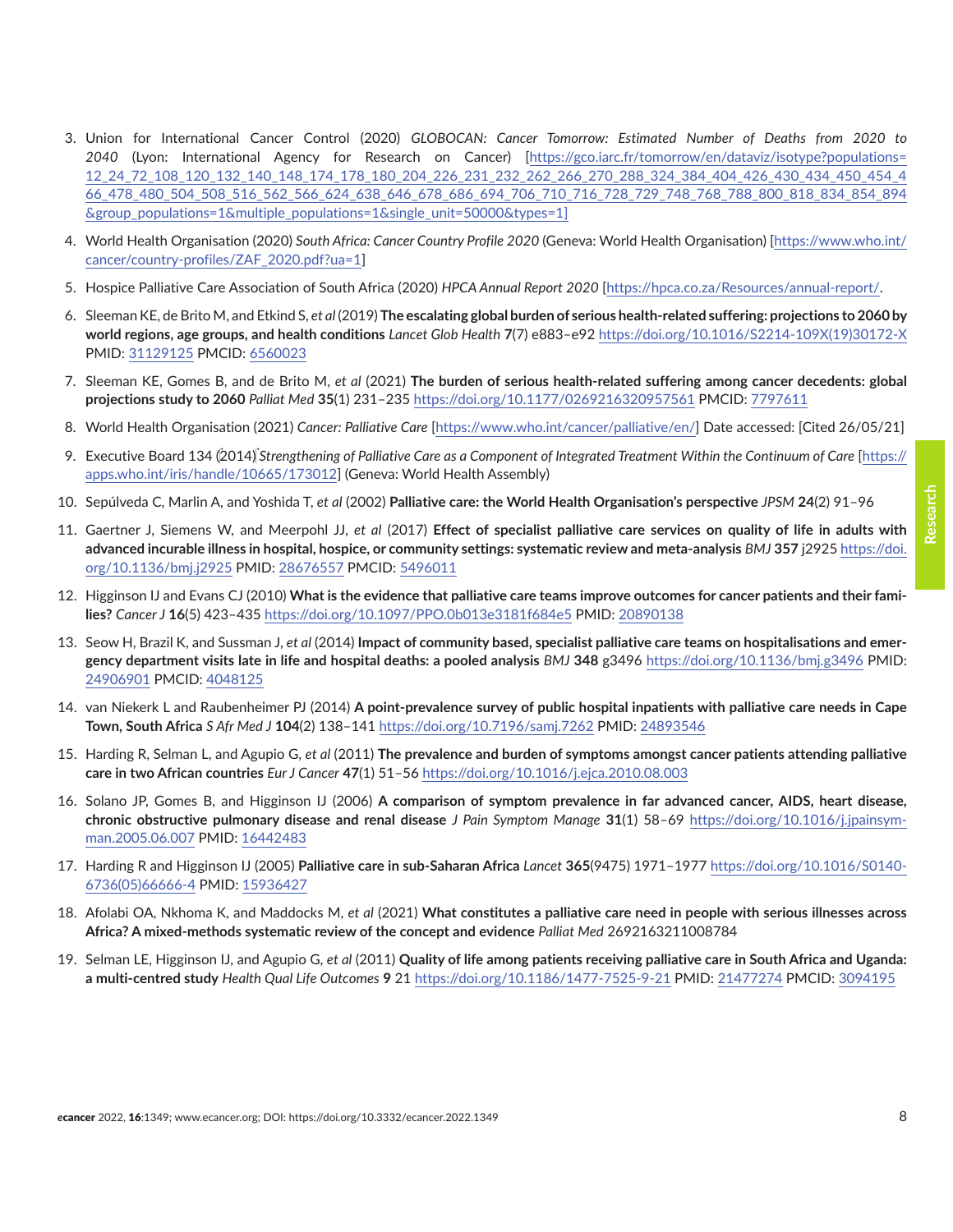- <span id="page-8-0"></span>20. Murray SA, Grant E, and Grant A, *et al* (2003) **Dying from cancer in developed and developing countries: lessons from two qualitative interview studies of patients and their carers** *BMJ* **326**(7385) 368 <https://doi.org/10.1136/bmj.326.7385.368>PMID: [12586671](http://www.ncbi.nlm.nih.gov/pubmed/12586671) PMCID: [148895](http://www.ncbi.nlm.nih.gov/pmc/articles/PMC148895)
- 21. Selman L, Higginson IJ, and Agupio G, *et al* (2009) **Meeting information needs of patients with incurable progressive disease and their families in South Africa and Uganda: multicentre qualitative study** *BMJ* **338** b1326 <https://doi.org/10.1136/bmj.b1326> PMID: [19386672](http://www.ncbi.nlm.nih.gov/pubmed/19386672) PMCID: [3273778](http://www.ncbi.nlm.nih.gov/pmc/articles/PMC3273778)
- 22. Hotopf MCJ, Addington-Hall J, and Ly KL (2002) **Depression in advanced disease: a systematic review Part 1. Prevalence and case finding** *Palliat Med* **16**(2) 81–97 PMID: [11969152](http://www.ncbi.nlm.nih.gov/pubmed/11969152)
- 23. Hotopf MMR, Wadsworth M, and Wessely S (1998) **Temporal relationships between physical symptoms and psychiatric disorder. Results from a national birth cohort** *Br J Psychiatry* **173** 255–261<https://doi.org/10.1192/bjp.173.3.255>
- 24. Wells KB SA, Hays RD, and Burman MA, *et al* (1989) **The functioning and well-being of depressed patients. Results from the medical outcomes study** *JAMA* **262**(7) 914–919 <https://doi.org/10.1001/jama.1989.03430070062031>PMID: [2754791](http://www.ncbi.nlm.nih.gov/pubmed/2754791)
- 25. Barkwell D (1991) **Ascribed meaning a critical factor in coping and pain attenuation in patients with cancer-related pain** *J Palliat Care* **7**(3) 5–14 <https://doi.org/10.1177/082585979100700302>PMID: [1941361](http://www.ncbi.nlm.nih.gov/pubmed/1941361)
- 26. Kagee A, Roomaney R, and Knoll N (2018) **Psychosocial predictors of distress and depression among South African breast cancer patients** *Psychooncology* **27**(3) 908–914<https://doi.org/10.1002/pon.4589>
- 27. Boulaamane L, Essaadi I, and Lalya I, *et al* (2011) **[Psychosocial impact of cancer on Moroccan adolescent and young adult: experience of National Institute of Oncology of Rabat]** *Bull Cancer* **98**(9) 981–988<https://doi.org/10.1684/bdc.2011.1427> PMID: [21896399](http://www.ncbi.nlm.nih.gov/pubmed/21896399)
- 28. Olagunju AT and Aina OF (2011) **A controlled study of depression among attendees of an oncology clinic in West Africa** *Int J Psychiatry Med* **42**(4) 339–352 <https://doi.org/10.2190/PM.42.4.a> PMID: [22530397](http://www.ncbi.nlm.nih.gov/pubmed/22530397)
- 29. Clegg-Lamptey JNA, Dakubo JCB, and Attobra YN (2009) **Psychosocial aspects of breast cancer treatment in Accra, Ghana** *East Afr Med J* **86**(7) 348–353
- 30. Nuhu FT, Odejide O, and Adebayo KO, *et al* (2009) **Psychological and physical effects of pain on cancer patients in Ibadan, Nigeria** *Afr J Psychiatry* **12**(1) 64–70<https://doi.org/10.4314/ajpsy.v12i1.30281>
- 31. Ens C, Chochinov HM, and Gwyther L, *et al* (2011) **Postgraduate palliative care education: Evaluation of a South African programme** *S Afr Med J* **101** 42–44 <https://doi.org/10.7196/SAMJ.4171>PMID: [21626981](http://www.ncbi.nlm.nih.gov/pubmed/21626981)
- 32. Hongoro C and Dinat N (2011) **A cost analysis of a hospital-based palliative care outreach program: implications for expanding public sector palliative care in South Africa** *J Pain Symptom Manage* **41**(6) 1015–1024 <https://doi.org/10.1016/j.jpainsymman.2010.08.014> PMID: [21330096](http://www.ncbi.nlm.nih.gov/pubmed/21330096)
- 33. Union for International Cancer Control (2008) *GLOBOCAN: Cancer Mortality Data South African Republic 2008*
- 34. Giusti A, Nkhoma K, and Petrus R, *et al* (2020) **The empirical evidence underpinning the concept and practice of person-centred care for serious illness: a systematic review** *BMJ Glob Health* **5**(12)<https://doi.org/10.1136/bmjgh-2020-003330>PMID: [33303515](http://www.ncbi.nlm.nih.gov/pubmed/33303515) PMCID: [7733074](http://www.ncbi.nlm.nih.gov/pmc/articles/PMC7733074)
- 35. Dawson J, Doll H, and Fitzpatrick R, *et al* (2010) **The routine use of patient reported outcome measures in healthcare settings** *BMJ* **340** c186<https://doi.org/10.1136/bmj.c186> PMID: [20083546](http://www.ncbi.nlm.nih.gov/pubmed/20083546)
- 36. Oken MM, Creech RH, and Tormey DC, *et al* (1982) **Toxicity and response criteria of the Eastern Cooperative Oncology Group** *Am J Clin Oncol* **5** 649–655 <https://doi.org/10.1097/00000421-198212000-00014>PMID: [7165009](http://www.ncbi.nlm.nih.gov/pubmed/7165009)
- 37. Chang VT, Hwang SS, and Feuerman M, *et al* (2000) **The memorial symptom assessment scale short form (MSAS-SF)** *Cancer* **89**(5) 1162–1171 [https://doi.org/10.1002/1097-0142\(20000901\)89:5<1162::AID-CNCR26>3.0.CO;2-Y](https://doi.org/10.1002/1097-0142(20000901)89:5<1162::AID-CNCR26>3.0.CO;2-Y) PMID: [10964347](http://www.ncbi.nlm.nih.gov/pubmed/10964347)